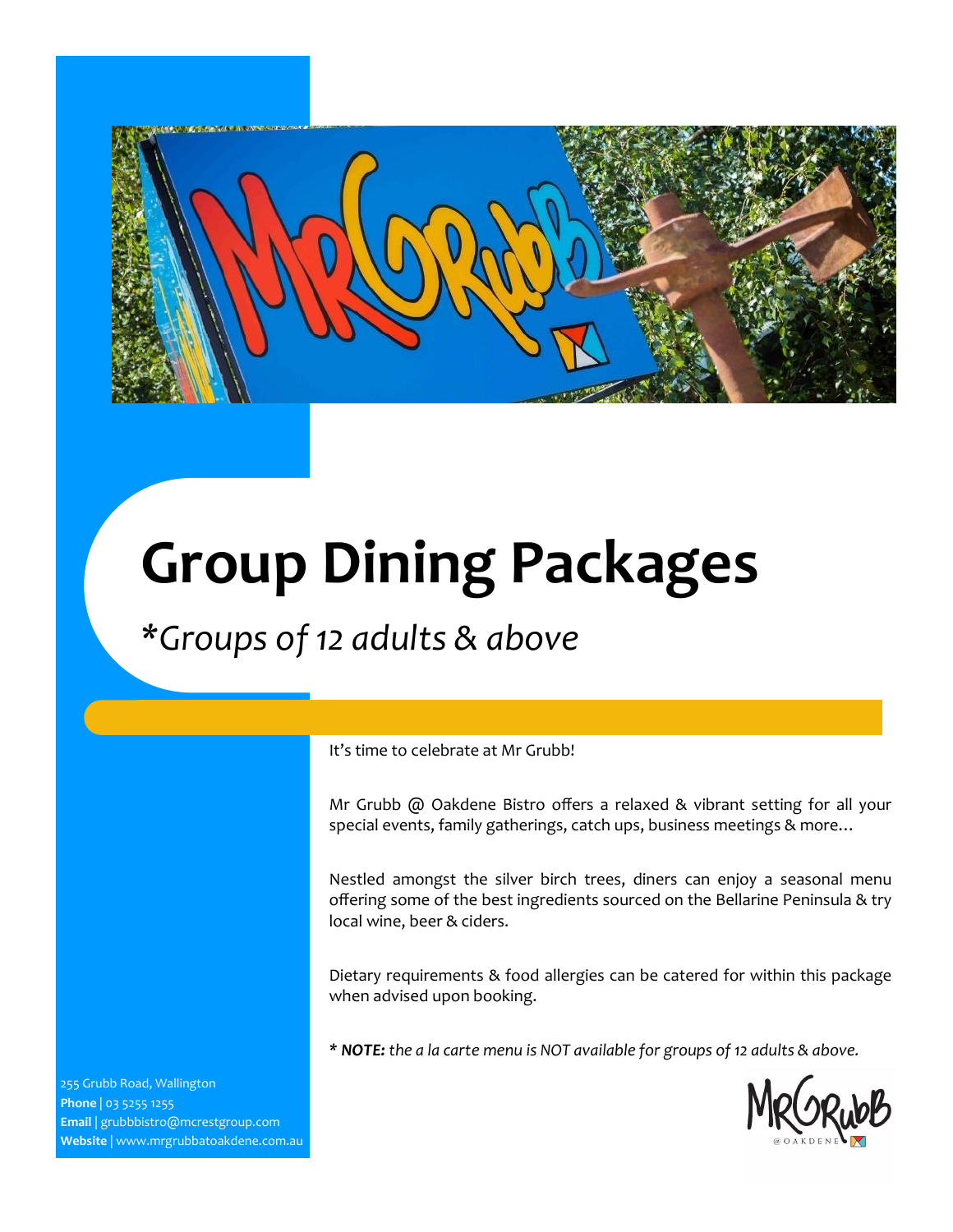# **How it works**



For all groups of 12 adults & above we offer a guests a choice from (2) Group Dining Options.

These options offer guests a chance to sit back, relax & taste it all as our team of chef's prepare a feast. Depending on your function needs, we offer a fun, family friendly choice or a shared feast for the adventurous diners.

Dietary requirements & food allergies can be catered for within these packages when advised upon booking.

*\*Please note these are the only package options available, no a la carte menu is available for groups of 12 adults & above. Menu choice is required upon booking and final numbers no later than 24 hours prior to the booking date. A fee for any no shows on the day will be applicable. Menu changes are unable to be made within 24 hours of your booking even if your numbers reduce.* 

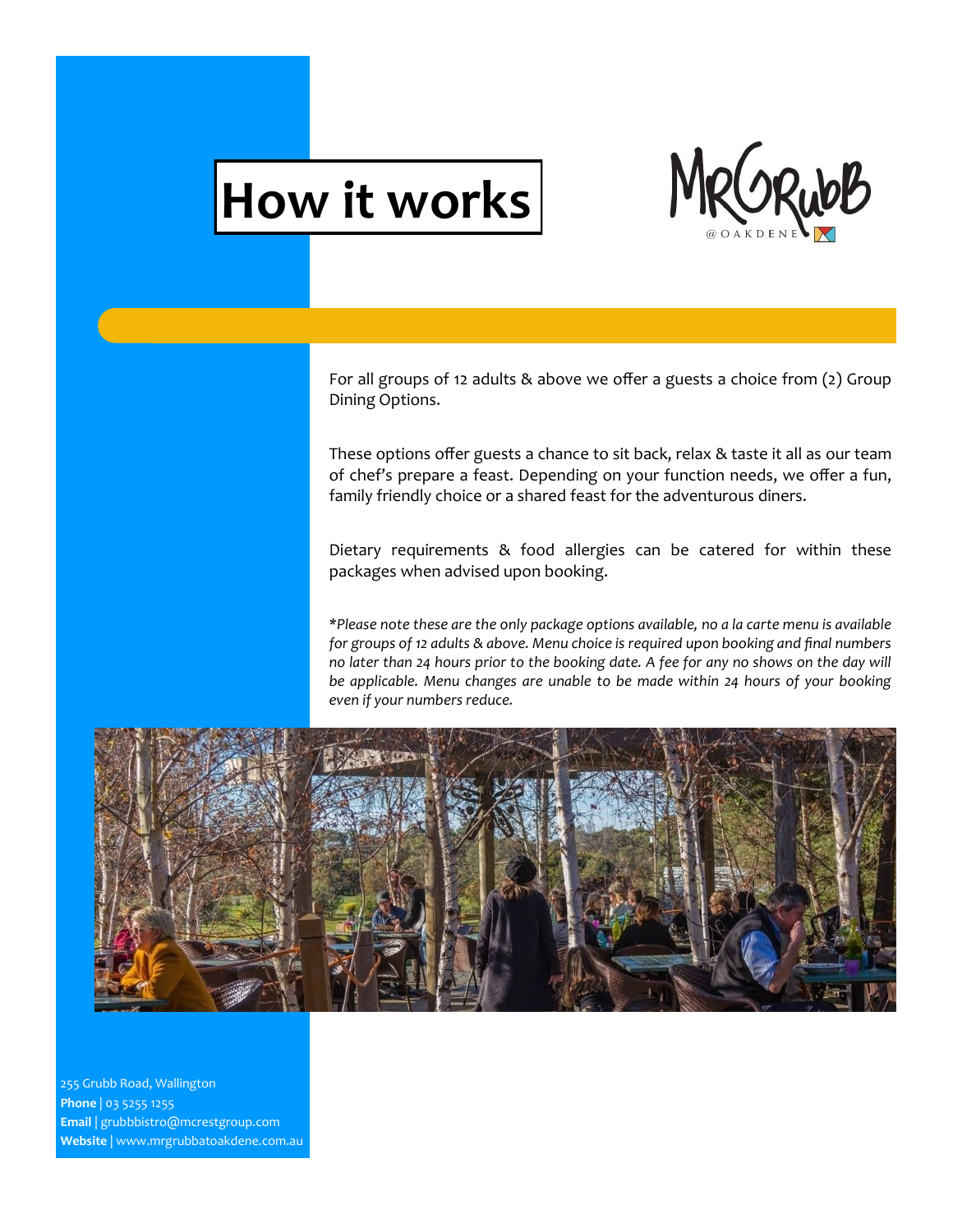## **Menus**

### *Option One: Gourmet Pizza Graze*





**Adults** | \$40 per person *(excluding beverages)*

**Children (12 years & under)** | \$20 each *(choice from Children's menu, includes beverage & ice cream)*

Our Gourmet Graze 2-Course Pizza menu is a popular group menu choice for those looking to graze the day or night away. Our pizza's are hand rolled daily & topped with quality, fresh, seasonal ingredients! The kitchen team pride themselves on structured proving times for the dough, which in turn creates a great fluffy, thin & crispy base for you and your guests to enjoy.

### **Shared Entrees**

Country Pork Terrine | Vintage Cheddar | Cured Meats | Pumpkin, Spinach & Parmesan Arancini | Tempura Panko Prawns | Crispy Pork Belly | Bread

### **Pizza Menu**

A chef's selection of Gourmet Pizzas served alongside our famous beer battered chips & freshly tossed garden salads are the perfect partner that give your group a structured, well balanced meal that will cover all tastes across the board.

### **Add Shared Dessert |** + \$10 per person

Churros with Cinnamon Sugar, Chocolate Sauce & Vanilla Ice Cream

\*Dietary Requirements & food allergies will be catered for individually **outside** of the group set menu at the same price per person

*The below is a sample menu that caters for gluten free, dairy free, onion & garlic free, pescatarian, vegetarian and vegan diners*

**1st Course:** Roasted Sweet Potato & Beetroot Salad

**2nd Course:** Gnocchi, Cherry Tomato & Zucchini Ragu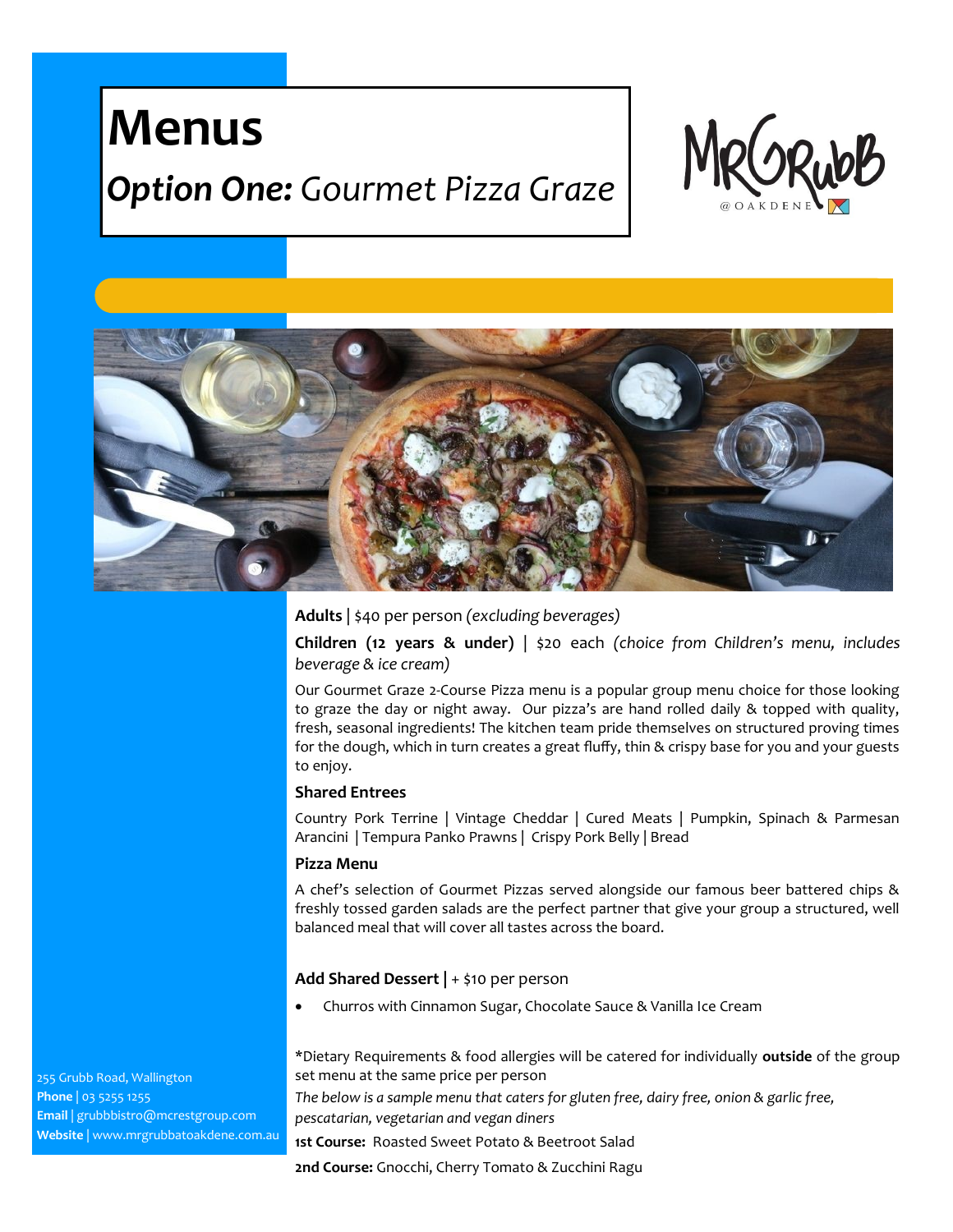## **Menus**



### *Option Two: Shared Banquet Feast*

**Adults** | \$55 per person *(excluding beverages)*

**Children (12 years & under)** | \$20 each *(choice from Children's menu, includes beverage & ice cream)*

*And now, we Feast! Indulge in a Chef's Selection of menu favourites throughout each season. Guests can sit back, relax in good company while we take care of the rest.* 

*\*Dietary requirements & food allergies can be catered individually for each guests specific requirements.* 

### **Shared Entrees**

Country Pork Terrine | Vintage Cheddar | Cured Meats | Pumpkin, Spinach & Parmesan Arancini | Tempura Panko Prawns | Crispy Pork Belly | Bread

### **Shared Mains**

- Chargrilled Black Angus Porterhouse Steak, Beer Battered Chips & Peppercorn Sauce
- Bang Bang Malaysian Spiced & Chargrilled Chicken with Wombok, Papaya, Crispy Noodles & Fresh Herbs
- Sweet Potato & Beetroot Salad, Toasted Chickpeas, Hummus, Hazelnuts, Meredith Feta & Baby Spinach

### **Shared Dessert**

- Blueberry & Vanilla Baked New York Cheesecake (GF)
- Churros with Cinnamon Sugar, Chocolate Sauce & Vanilla Ice Cream

\*Dietary Requirements & food allergies will be catered for individually **outside** of the group set menu at the same price per person

*The below is a sample menu that caters for gluten free, dairy free, onion & garlic free, pescatarian, vegetarian and vegan diners*

**1st Course:** Roasted Sweet Potato & Beetroot Salad

**2nd Course:** Gnocchi, Cherry Tomato & Zucchini Ragu

**3rd Course:** Sticky Date Pudding 255 Grubb Road, Wallington

**Phone** | 03 5255 1255 **Email** | grubbbistro@mcrestgroup.com **Website** | www.mrgrubbatoakdene.com.au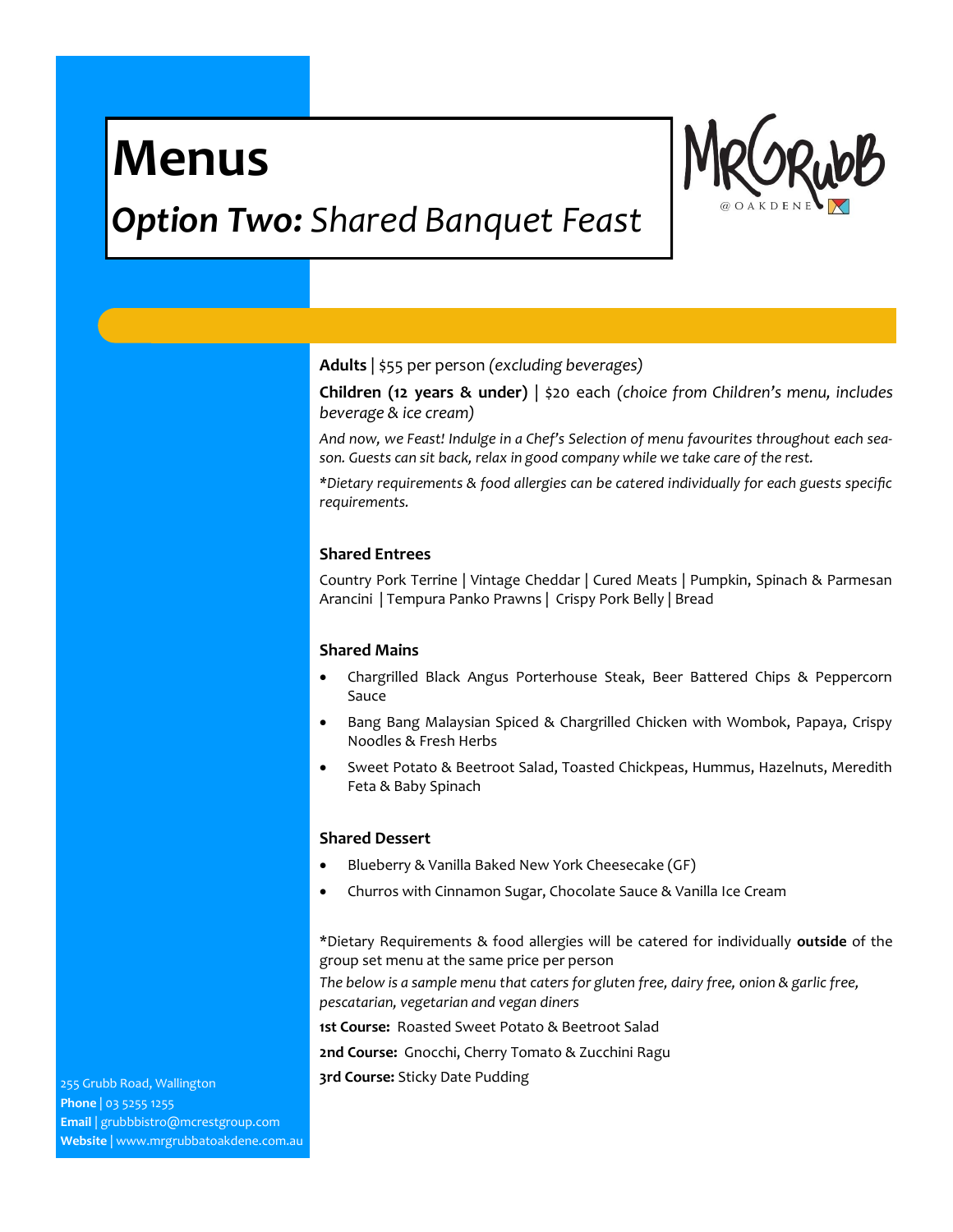## **Beverages**



*The best wines, are the ones we drink with friends*

Mr Grubb has a full selection of local Oakdene wines, local beer & cider, spirits, cocktails, soft drink & juices for you and your guests to choose from. We offer full table service for all guests on the night, please note we do not offer a cash bar.

### **Drinks charged on consumption**

For larger groups, we recommend pre-selecting beverages & are happy to make recommendations for the event. Alternatively, guests can decide on the day from the drinks menu. Should you be hosting and you wish to arrange a bar tab, we can arrange this for you.

### **Splitting the Bill**

**Please note we do not split the bill.** We encourage you the host to advise guests to bring cash on the day or arrange for a single payment to be processed.

Outside of busy trading services we are happy to take 'partial payments', which means you split the bill between yourself & guests at the table, & advise a team member what you would like to pay. All accounts are itemised for food & beverages & a calculator can be provided upon request. Please remain seated when you do this to avoid crowding at the terminals.

Hosts should note that if there is anything left *unpaid* at the conclusion of the event, full *payment is required for the outstanding amount.*